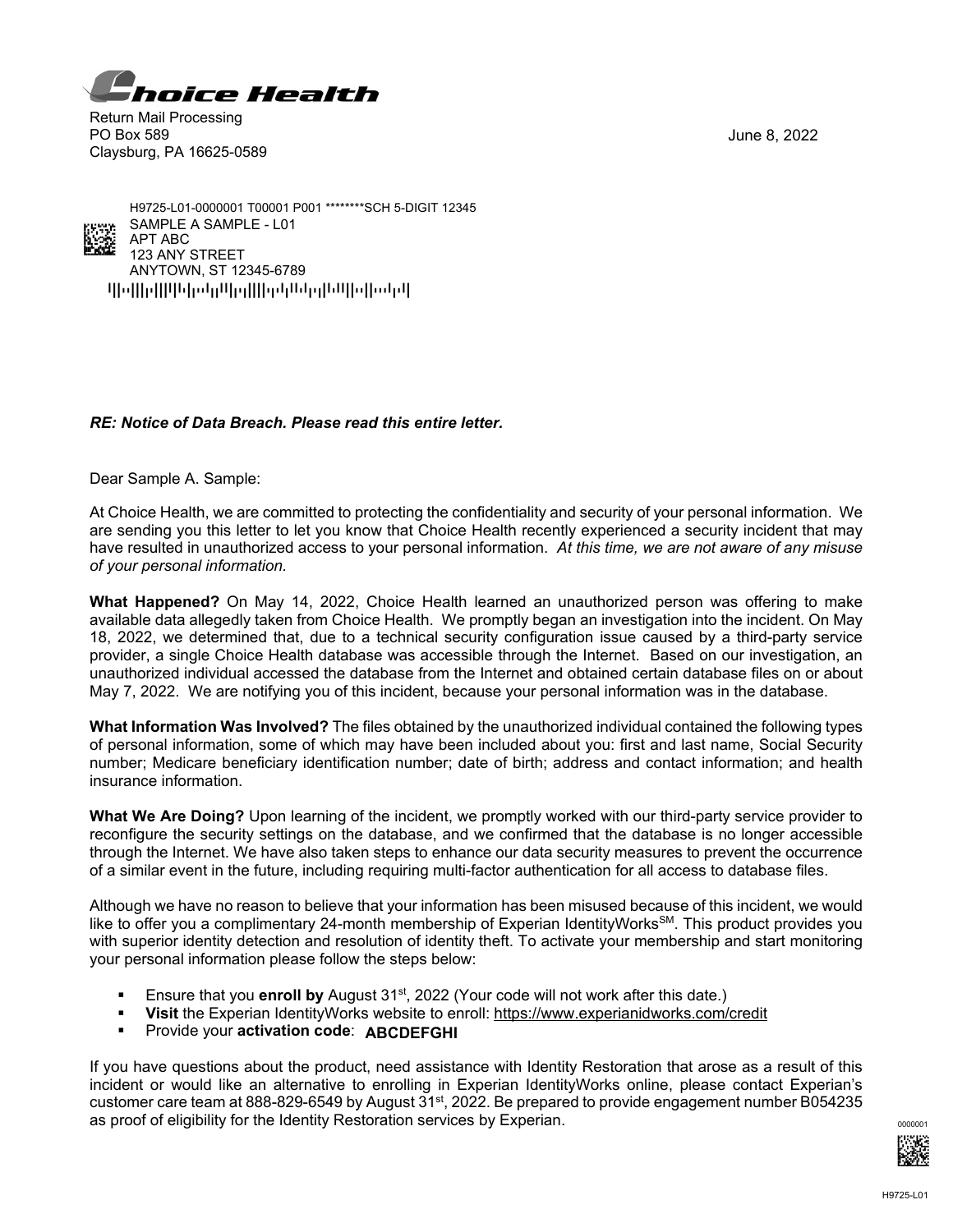Please review the sheet enclosed with this letter for information about activating Experian's IdentityWorks services.

**What You Can Do.** In addition to enrolling in Experian's IdentityWorks services, you should consider taking the following steps to protect yourself:

- Read account statements from your health care providers, explanations of benefits (EOBs) from your health plan and other documents related to medical services to make sure they do not include services you did not receive.
- Be attentive to documents related to medical services that you usually receive and that suddenly do not arrive, as you usually receive them.
- All mail related to medical or financial information should be destroyed and preferably shredded before you throw it away.
- Be careful when offering personal information over the phone, mail or internet, and unless you are sure of the person with whom you are dealing, offer as little information as possible.
- Review the "General Information About Identity Theft Protection" materials that are included with this letter. You should always remain vigilant for threats of fraud and identity theft by regularly reviewing your account statements and credit reports.

**For More Information.** We sincerely regret any inconvenience or concern caused by this incident. If you have further questions or concerns, or would like an alternative to enrolling online, please call 888-829-6549 toll-free Monday through Friday from 8 am – 10 pm Central, or Saturday and Sunday from 10 am – 7 pm Central (excluding major U.S. holidays). Be prepared to provide your engagement number B054235.

Sincerely,

*C. Pappas*

Colleen Pappas, Vice President Choice Health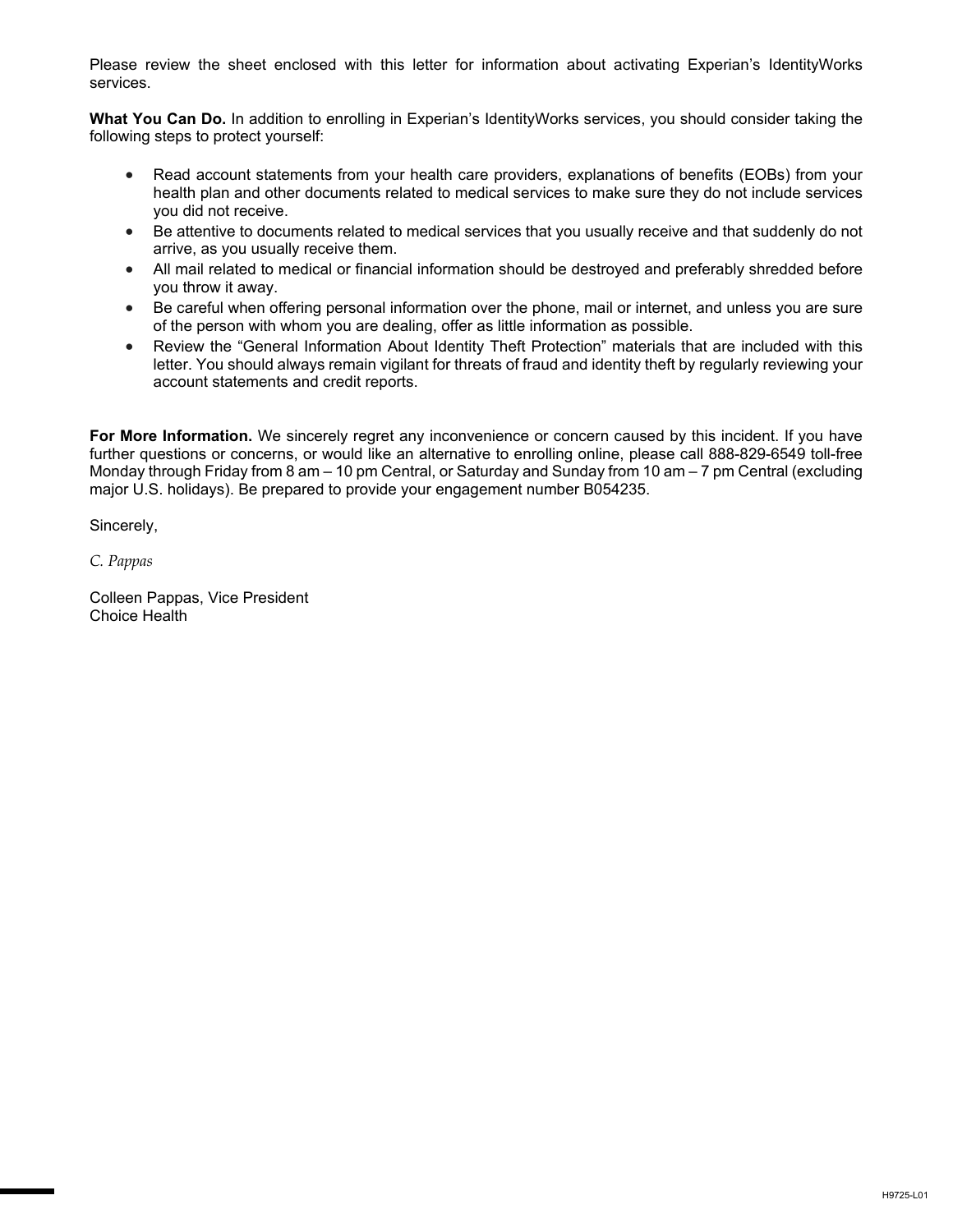## **ADDITIONAL DETAILS REGARDING YOUR TWENTY-FOUR (24) MONTHS EXPERIAN IDENTITYWORKS MEMBERSHIP**

A credit card is not required for enrollment in Experian IdentityWorks. You can contact Experian immediately regarding any fraud issues, and have access to the following features once you enroll in Experian IdentityWorks:

- **Experian credit report at signup:** See what information is associated with your credit file. Daily credit reports are available for online members only.\*
- **Credit Monitoring:** Actively monitors Experian file for indicators of fraud.
- **Identity Restoration:** Identity Restoration specialists are immediately available to help you address credit and non-credit related fraud.
- **Experian IdentityWorks ExtendCARE<sup>TM</sup>:** You receive the same high-level of Identity Restoration support even after your Experian IdentityWorks membership has expired.
- **\$1 Million Identity Theft Insurance\*\*:** Provides coverage for certain costs and unauthorized electronic fund transfers.

If you believe there was fraudulent use of your information as a result of this incident and would like to discuss how you may be able to resolve those issues, please reach out to an Experian agent. If, after discussing your situation with an agent, it is determined that identity restoration support is needed then an Experian Identity Restoration agent is available to work with you to investigate and resolve each incident of fraud that occurred from the date of the incident (including, as appropriate, helping you with contacting credit grantors to dispute charges and close accounts; assisting you in placing a freeze on your credit file with the three major credit bureaus; and assisting you with contacting government agencies to help restore your identity to its proper condition).

Please note that Identity Restoration is available to you for twenty-four (24) months from the date of this letter and does not require any action on your part at this time. The Terms and Conditions for this offer are located at www.ExperianIDWorks.com/restoration.

While identity restoration assistance is immediately available to you, we also encourage you to activate the fraud detection tools available through Experian IdentityWorks as a complimentary twenty-four (24) months membership.

\* Offline members will be eligible to call for additional reports quarterly after enrolling.

<sup>\*\*</sup> The Identity Theft Insurance is underwritten and administered by American Bankers Insurance Company of Florida, an Assurant company. Please refer to the actual policies for terms, conditions, and exclusions of coverage. Coverage may not be available in all jurisdictions.